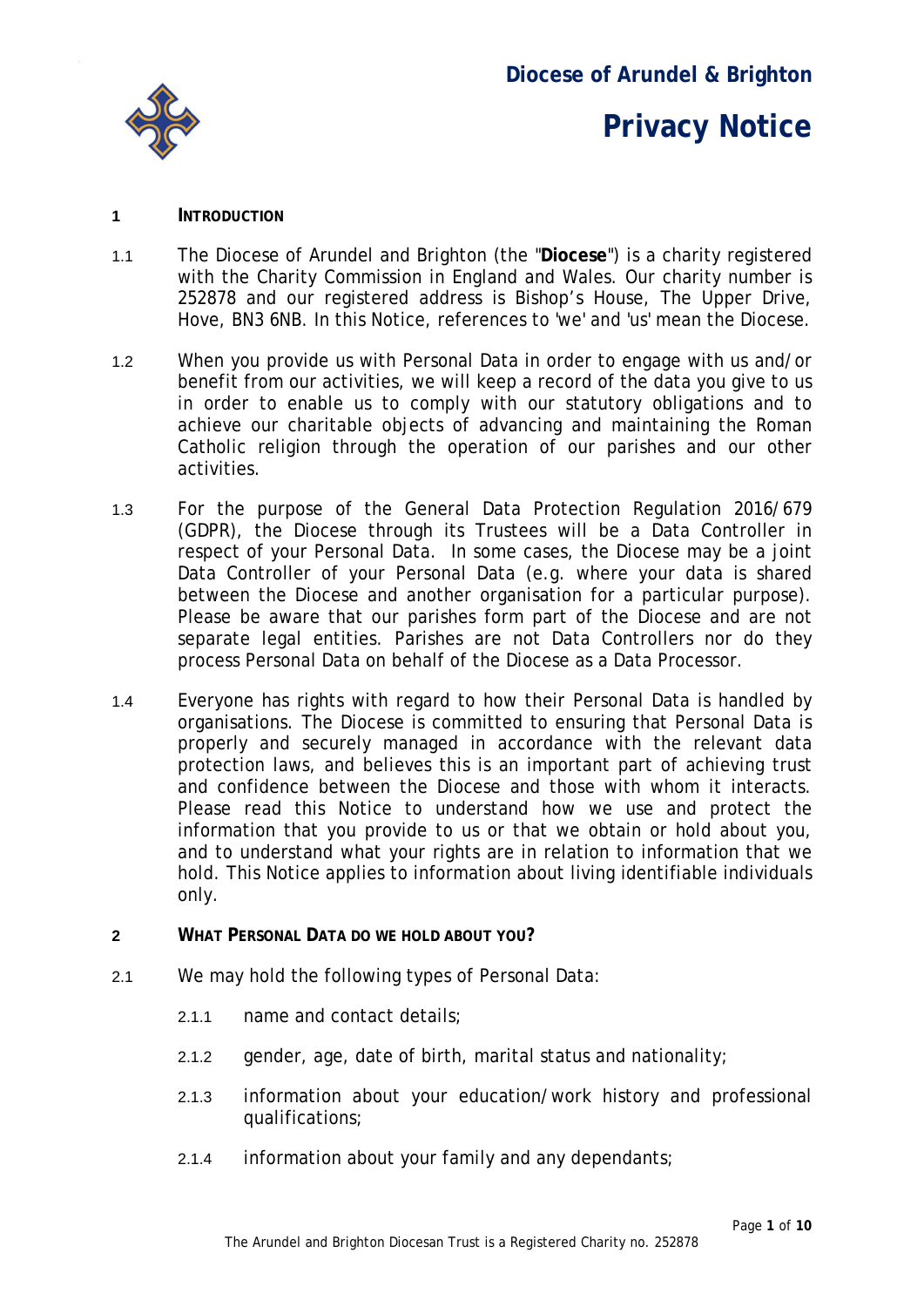- 2.1.5 information about your current involvement in Diocese activities and events;
- 2.1.6 financial information (e.g. bank details) and details of any donations you have made to us in the past;
- 2.1.7 information obtained as a result of any background checks on volunteers;
- 2.1.8 CCTV recordings and photographs;
- 2.1.9 information we collect through your use of our website(s) such as IP addresses and other information collected using cookies; and
- 2.1.10 any other information which you choose to provide to us or that we are provided by others.
- 2.2 We may also hold Special Categories of Personal Data e.g. information about your religious beliefs, information about your health and wellbeing, information revealing racial or ethnic origins, information concerning your sexual orientation or in the case of background checks, information about criminal records or proceedings.
- 2.3 We may also receive Personal Data about you from third parties, for example, your family members, other parishioners, other dioceses, medical professionals, the police and other law enforcement bodies.
- **3 HOW AND WHY DO WE PROCESS YOUR PERSONAL DATA?**
- 3.1 The Personal Data which we hold about you, whether it is collected directly from you or whether we receive it from a third party, may be Processed in a number of ways, for example:
	- 3.1.1 to communicate with you in relation to news about or activities and events taking place in the Diocese or in any Diocesan parish, including seeking feedback and informing you of any changes to our activities;
	- 3.1.2 to improve our activities and the way we communicate with you including our website or the website of any parish;
	- 3.1.3 to carry out our activities, from weddings and funerals to general pastoral and spiritual care;
	- 3.1.4 to process donations that you may make to us or other payments where, for example, you hire facilities belonging to the Diocese;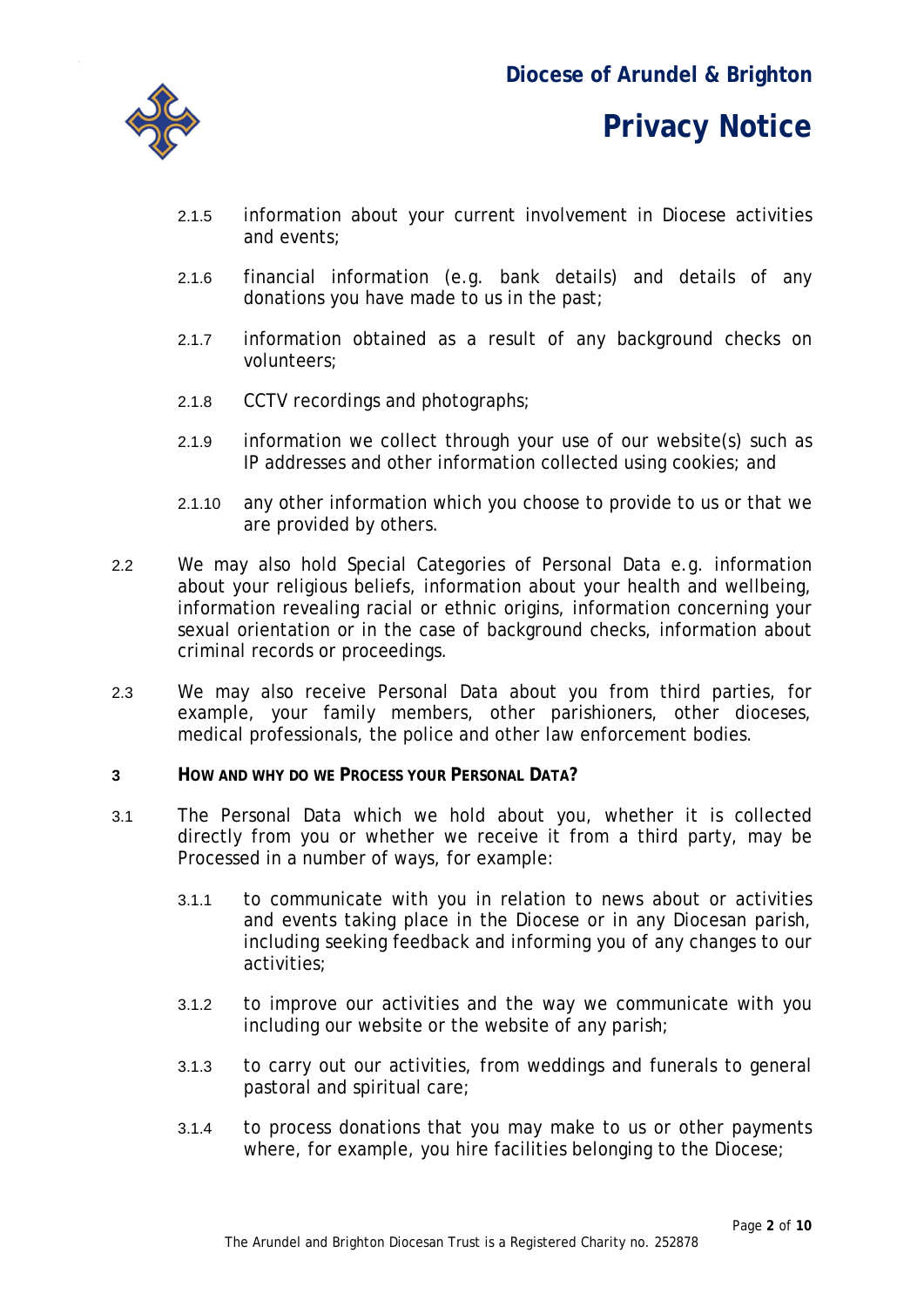- 3.1.5 to administer, support, improve and develop the administration of the Diocese's work and operations and to keep the Diocese's or any parish's accounts and records up-to-date;
- 3.1.6 to process applications from you, including grant applications and applications for a role within the Diocese;
- 3.1.7 to identify potential additional sources of fundraising such as identifying those eligible to make Gift Aid nominations;
- 3.1.8 for audit and statistical purposes (e.g. for the annual audit undertaken by the Bishops' Conference of England and Wales);
- 3.1.9 to ensure we comply with our legal obligations (e.g. by providing information to the Charity Commission or HMRC or carrying out safeguarding activities); and
- 3.1.10 in the case of CCTV recordings, to prevent or detect crime, and to help create a safer environment for our staff, parishioners and visitors.
- 3.2 Any information gathered through cookies and similar technologies via the Diocesan website or the website of any parish, is used to measure and analyse information on visits to the website, to tailor the website to make it better for visitors and to improve technical performance. We will not use the data to identify you personally or to make any decisions about you.
- **4 ON WHAT GROUNDS DO WE PROCESS YOUR PERSONAL DATA?**
- 4.1 We must have a lawful basis for Processing your information; this will vary according to the circumstances of how and why we have your information but typical examples include:
	- 4.1.1 the activities are within our legitimate interests in advancing and maintaining the Roman Catholic religion, in providing information about the activities of the Diocese or any Diocesan parish, and to raise charitable funds (e.g. where we use baptism data to follow up with families for first communion);
	- 4.1.2 you have given consent (which can be withdrawn at any time by contacting us using the details below) for us to process your information (e.g. to send you marketing or fundraising communications by email or SMS);
	- 4.1.3 we are carrying out necessary steps in relation to a contract to which you are party or prior to you entering into a contract (e.g. where you enter into a hire agreement for one of our facilities);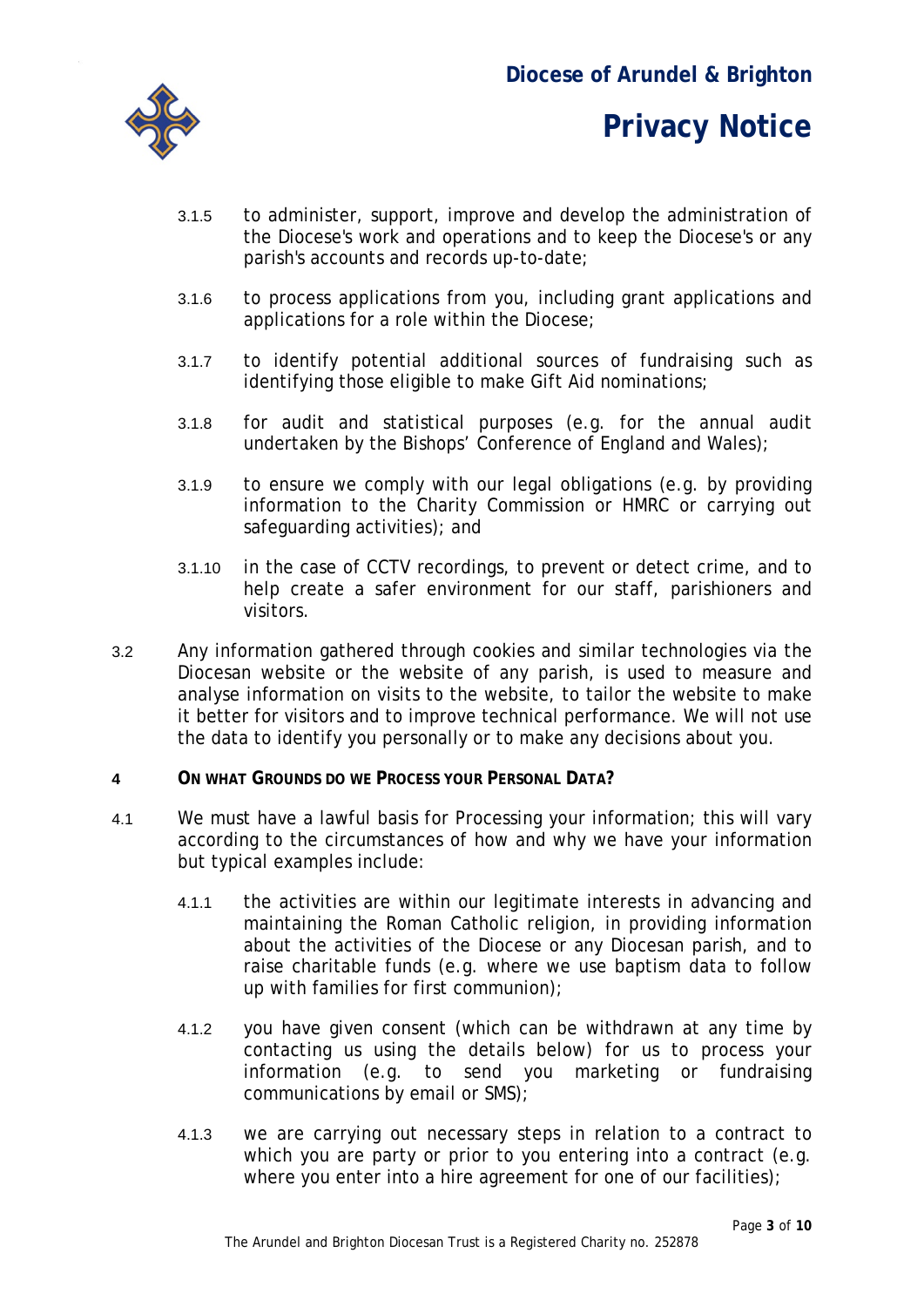

- 4.1.4 the Processing is necessary for compliance with a legal obligation (e.g. where we pass on information to a local authority for safeguarding or other reasons);
- 4.1.5 the Processing is necessary for carrying out a task in the public interest (e.g. updating and maintaining the register of marriages); or
- 4.1.6 to protect your vital interests (e.g. if you were unfortunate enough to fall ill or suffer an injury on our premises, then we may pass on information to the NHS for treatment purposes and to family members).
- 4.2 If we Process any Special Categories of Personal Data we must have a further lawful basis for the processing. This may include:
	- 4.2.1 where you have given us your explicit consent to do so (e.g. to cater for your medical or dietary needs at an event);
	- 4.2.2 where the Processing is necessary to protect your vital interests or someone else's vital interests (e.g. passing on information to the Police);
	- 4.2.3 where the Processing is carried out in the course of our legitimate interests as a Roman Catholic diocese working with and supporting our current and former parishioners and the information is not shared outside the Diocese other than with your consent (e.g. carrying out parish censuses);
	- 4.2.4 you have made the information public
	- 4.2.5 where the Processing is necessary for the establishment, exercise or defence of legal claims;
	- 4.2.6 where the Processing is necessary for carrying out the Diocese's employment and social security obligations; or
	- 4.2.7 the processing being necessary for reasons of substantial public interest (e.g. where steps are taken to prevent fraud or other dishonest activity);

provided that the legal basis is proportionate to the aim pursued and provides for suitable and specific measures to safeguard your rights, or as part of our legitimate interests as a Roman Catholic diocese and charitable institution.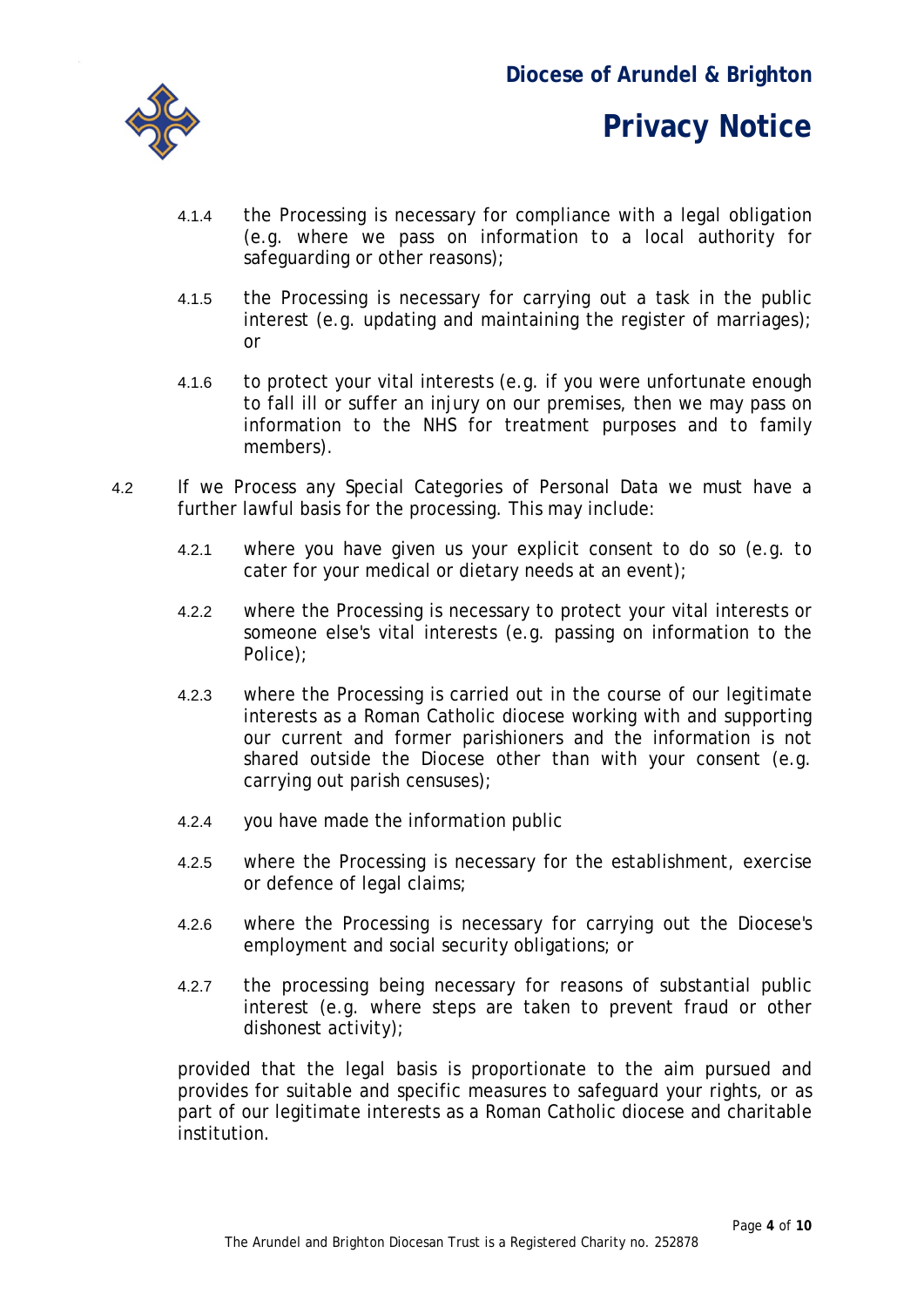

- 4.3 If we Process any Personal Data comprising criminal convictions or offences we must also have a further lawful basis for the processing. This may include:
	- 4.3.1 where the Diocese is exercising obligations or rights which are imposed or conferred by law on us or you in connection with employment, social security or social protection and the Diocese has an appropriate policy document in place (e.g. to undertake appropriate checks on individuals prior to taking up a role);
	- 4.3.2 where it is necessary for the prevention or detection of an unlawful act (e.g. passing on information to the Police or other investigatory body);
	- 4.3.3 where the Diocese is complying with or assisting others to comply with regulatory requirements relating to unlawful acts or dishonesty (e.g. passing on information to the Police or other investigatory body);
	- 4.3.4 where it is carried out in the course of safeguarding children or other individuals at risk e.g. making a safeguarding disclosure;
	- 4.3.5 where an individual has given their consent to the processing;
	- 4.3.6 where the Diocese is establishing, exercising or defending legal claims (e.g. providing information to our insurers or lawyers in connection with legal proceedings);
	- 4.3.7 where it is necessary to protect the vital interests of an individual (e.g. passing on information to the Police); or
	- 4.3.8 where it is carried out in the course of the Diocese's legitimate activities as a not-for-profit body with religious aims (e.g. carrying out pastoral activities).
- **5 WHO WILL WE SHARE YOUR INFORMATION WITH?**
- 5.1 We will only use your Personal Data within the Diocese for the purposes for which it was obtained, unless you have explicitly agreed that we may share your Personal Data with another organisation or unless we are otherwise permitted or required to under the Data Protection Rules or order of a Court or other competent regulatory body or as set out in this Notice.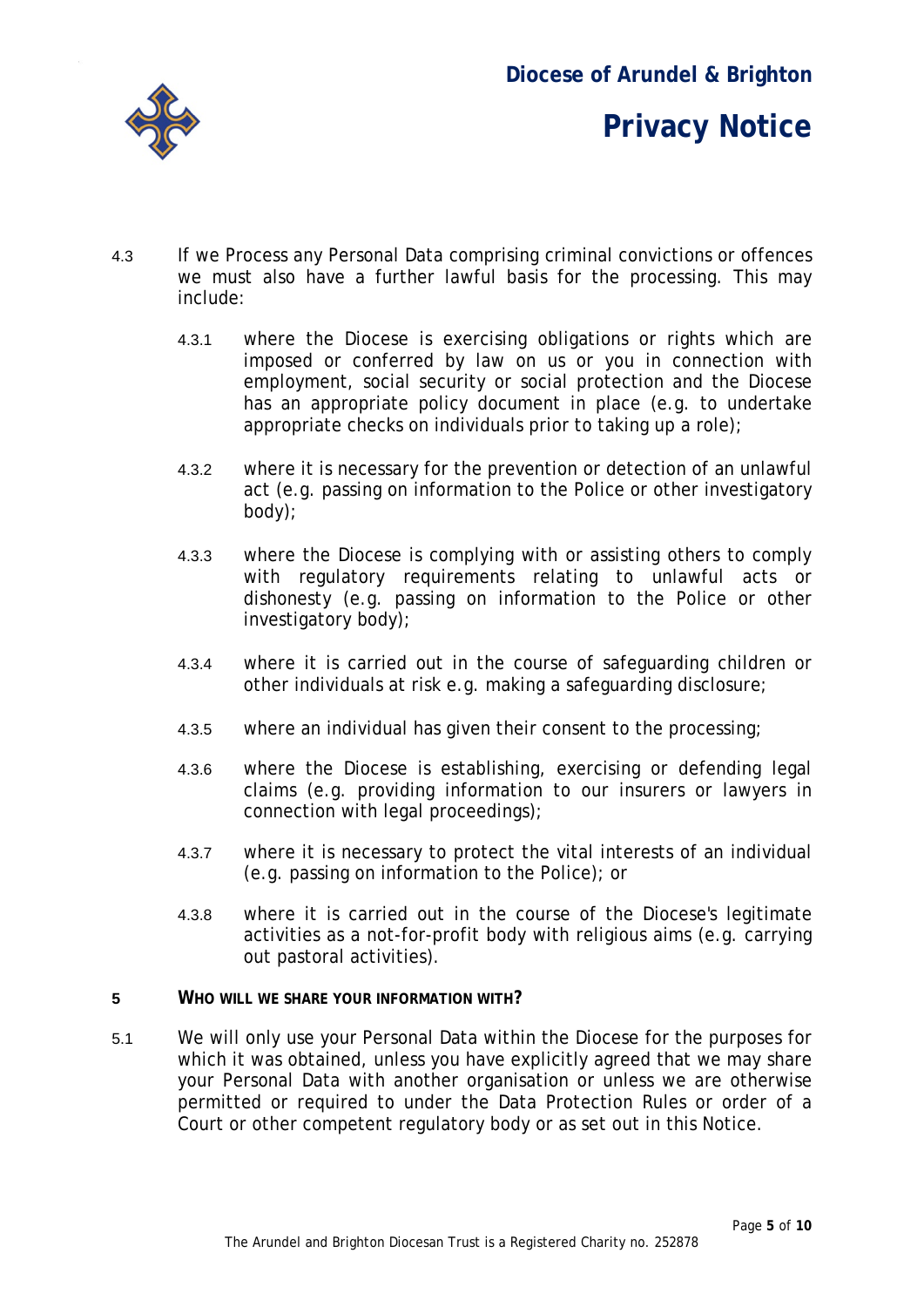

- 5.2 We may share your information with other members of the Church seeking relief and any ecclesiastical body enjoying canonical jurisdiction or powers of governance as detailed in the Code of Canon law or the Apostolic Constitution *Pastor Bonus*.
- 5.3 We may share your information with government bodies for tax purposes or law enforcement agencies for the prevention and detection of crime.
- 5.4 Sometimes the Diocese contracts with third parties whom we ask to Process Personal Data on our behalf (e.g. IT consultants, distributors of parish newsletters and directories). We require these third parties to comply strictly with our instructions and with the GDPR.
- 5.5 We also may be required to share your Personal Data so that the Diocese can benefit from Gift Aid nominations you have made e.g. with HMRC.
- 5.6 We have in place administrative, technical and physical measures designed to guard against and minimise the risk of loss, misuse or unauthorised processing or disclosure of the Personal Data that we hold.
- 5.7 In the course of Processing your Personal Data, or disclosing it to the recipients referred to above, we may transfer it to countries which are outside the European Economic Area (EEA), some of which may not have laws which provide the same level of protection to your Personal Data as laws inside the EEA. In such cases we will take steps to ensure that the transfers comply with the GDPR and that your Personal Data is appropriately protected. We do so by taking the following measures:
	- 5.7.1 putting in place a contract with the recipient that means they must protect the personal information to the same standards as is required in the EEA;
	- 5.7.2 transferring it to a non-EEA country with privacy laws that give the same protection as the EEA;
	- 5.7.3 transferring it to organisations that are part of Privacy Shield (or any successor or replacement scheme). This is a framework that sets privacy standards for data sent between the US and EU countries to ensure that those standards are similar to what are used within the EEA;
	- 5.7.4 transferring it to organisations or countries that have other approved certification schemes or codes in place; or
	- 5.7.5 relying on another appropriate ground under applicable data protection laws.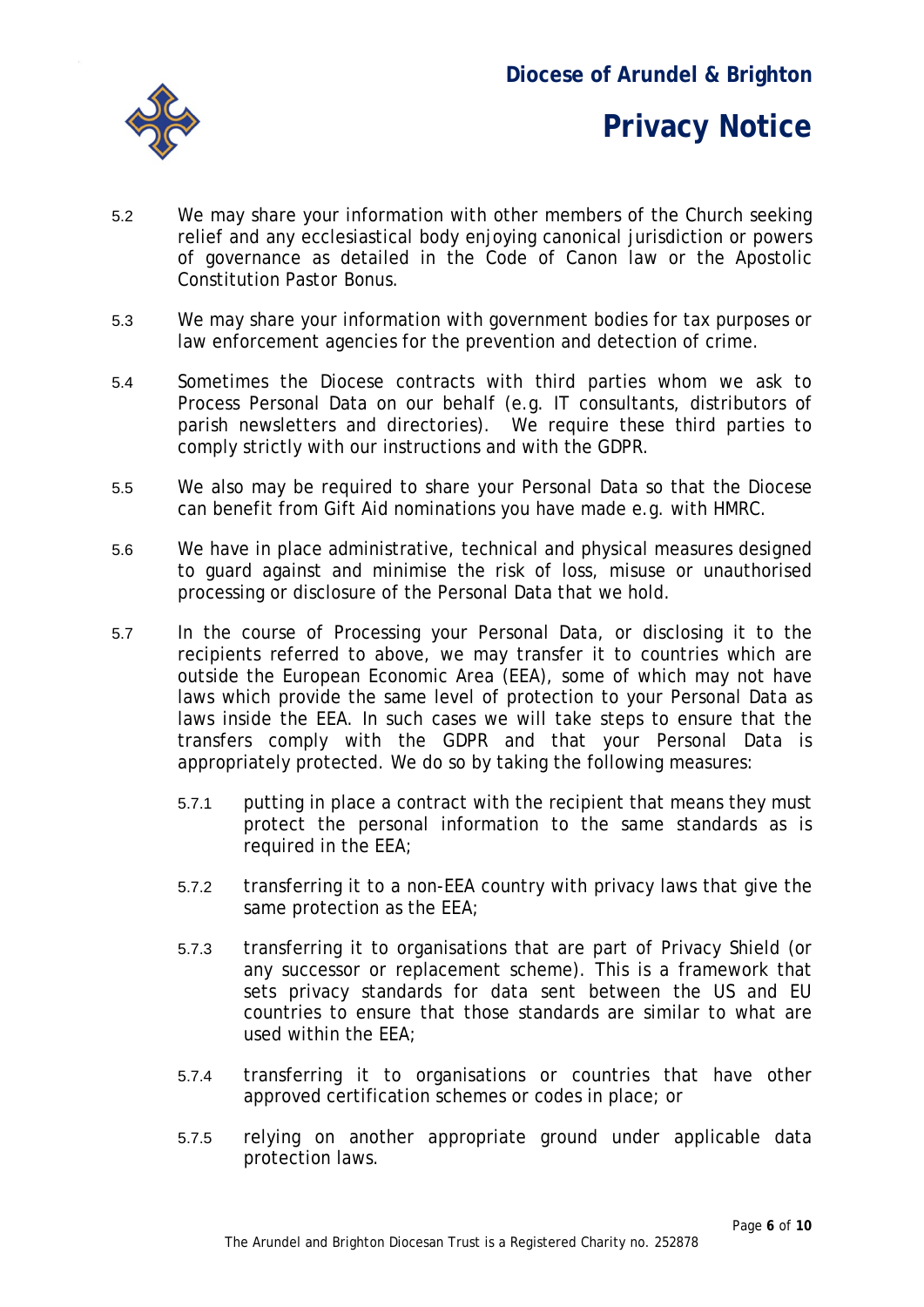

#### **6 HOW LONG WILL WE KEEP YOUR INFORMATION FOR?**

6.1 Your information will be kept in accordance with our Retention & Disposal of Records Policy, copies of which are available from the Finance Office. In any event, we will endeavour to only keep Personal Data for as long as is necessary and to delete it when it is no longer so.

#### **7 YOUR RIGHTS**

- 7.1 You have rights in respect of the Personal Data you provide to us. In particular:
	- 7.1.1 the right to request a copy of some or all of the Personal Data that we hold about you (including, in some cases, in a commonly used, machine readable, format so that it can be transferred to other Data Controllers). We do not make a charge for this service;
	- 7.1.2 if we Process your Personal Data on the basis that we have your consent, the right to withdraw that consent;
	- 7.1.3 the right to ask that any inaccuracies in your Personal Data are corrected;
	- 7.1.4 the right to have us restrict the Processing of all or part of your Personal Data;
	- 7.1.5 the right to ask that we delete your Personal Data where there is no compelling reason for us to continue to Process it;
	- 7.1.6 the right to object to us Processing your Personal Data for direct marketing purposes e.g. in relation to fundraising carried out by the Diocese; and
	- 7.1.7 the right not to be subject to legal or other significant decisions being taken about you on the basis of an automated process (i.e. without human intervention).
- 7.2 Please note that the above rights may be limited in some situations for example, where we can demonstrate that we have a legal requirement to Process your Personal Data. Also, we may need you to provide us with proof of identity for verification and data security purposes before you can exercise your rights.
- 7.3 Rights may only be exercised by the individual whose information is being held by the Diocese or with that individual's express permission. Children from around 12 years upwards are entitled to make their own requests (where the Diocese is of the reasonable view that they have an appropriate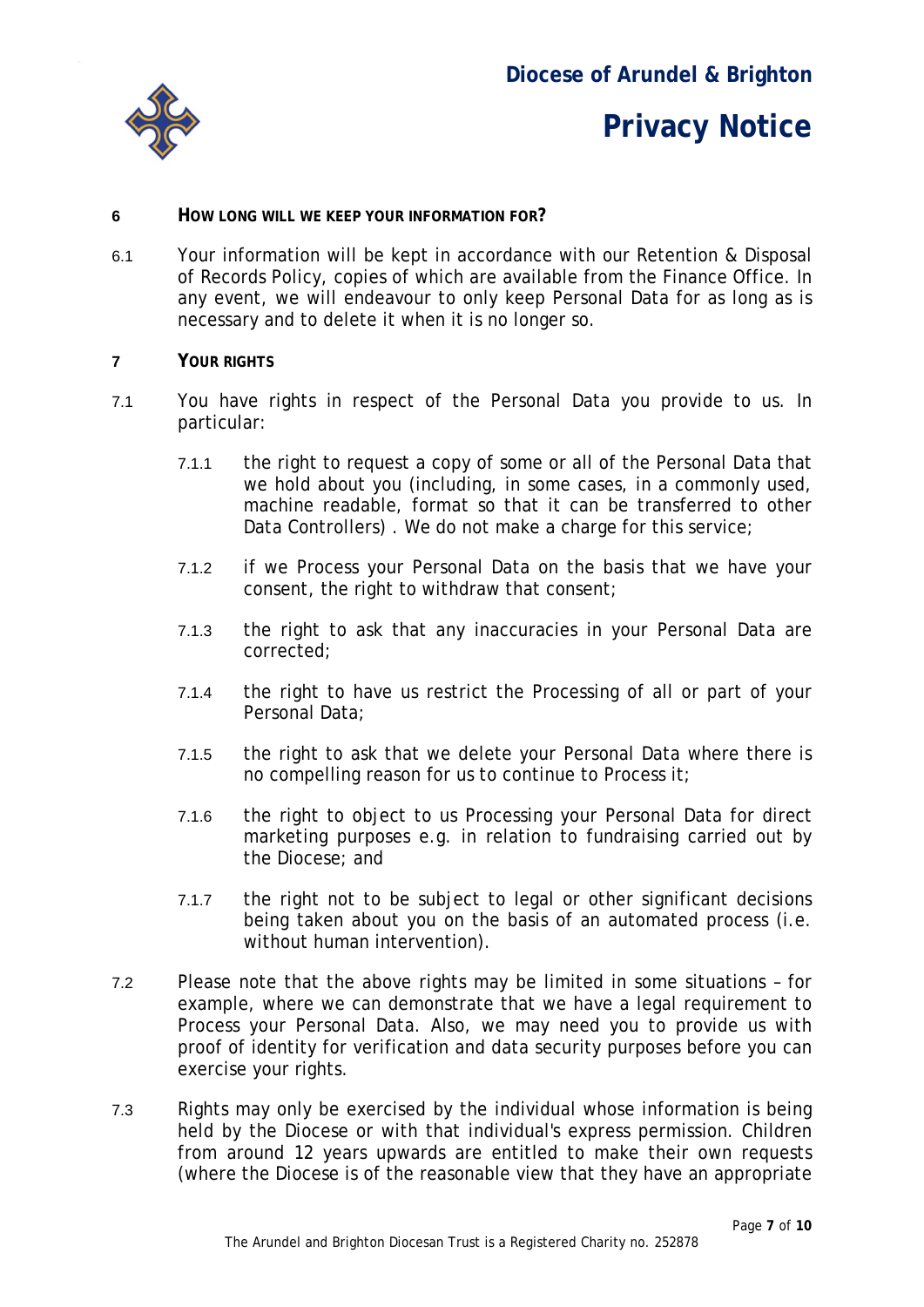

understanding of the request they are making) and parents / guardian / family members do not have an automatic right to see information about their child or prevent their child from making a request to the Diocese.

#### **8 CHANGES TO THIS NOTICE**

8.1 We may make changes to this Notice from time to time as our organisational practices and/or applicable laws change. We will not make any use of your personal information that is inconsistent with the original purpose(s) for which it was collected or obtained (if we intend to do so, we will notify you in advance wherever possible) or otherwise than is permitted by data protection laws.

#### **9 CONTACT DETAILS**

- 9.1 If you have any questions, require further information about how we protect your Personal Data, if you wish to exercise any of the above rights or if you would like to provide feedback or make a complaint about the use of your information, please contact the Diocesan DPO via [DPO@abdiocese.org.uk](mailto:DPO@abdiocese.org.uk) or by telephone 01273 859705 or at the following address: Data Protection Officer, Bishop's House, The Upper Drive, Hove, BN3 6NB.
- 9.2 Any complaints will be dealt with in accordance with the Diocese's Complaints Policy.
- 9.3 We hope that we can satisfy any queries you may have about the way in which we Process your Personal Data. However, if you have unresolved concerns you also have the right to complain to the Information Commissioner ('ICO') [\(www.ico.org.uk\)](http://www.ico.org.uk/).
- **10 COOKIES**
- 10.1 Cookies, also known as browsers or tracking cookies, are small text files that are added to your computer when you visit a website. They help websites to perform certain functions e.g. to know who you are if you log into a restricted part of a website, for shopping carts, and for tracking purposes.
- 10.2 The Diocese may use the following cookies:
	- 10.2.1 **Google analytics**. We may use Google analytics cookies on the website for tracking purposes. The cookies allow us to understand general traffic to our website for example number of visitors and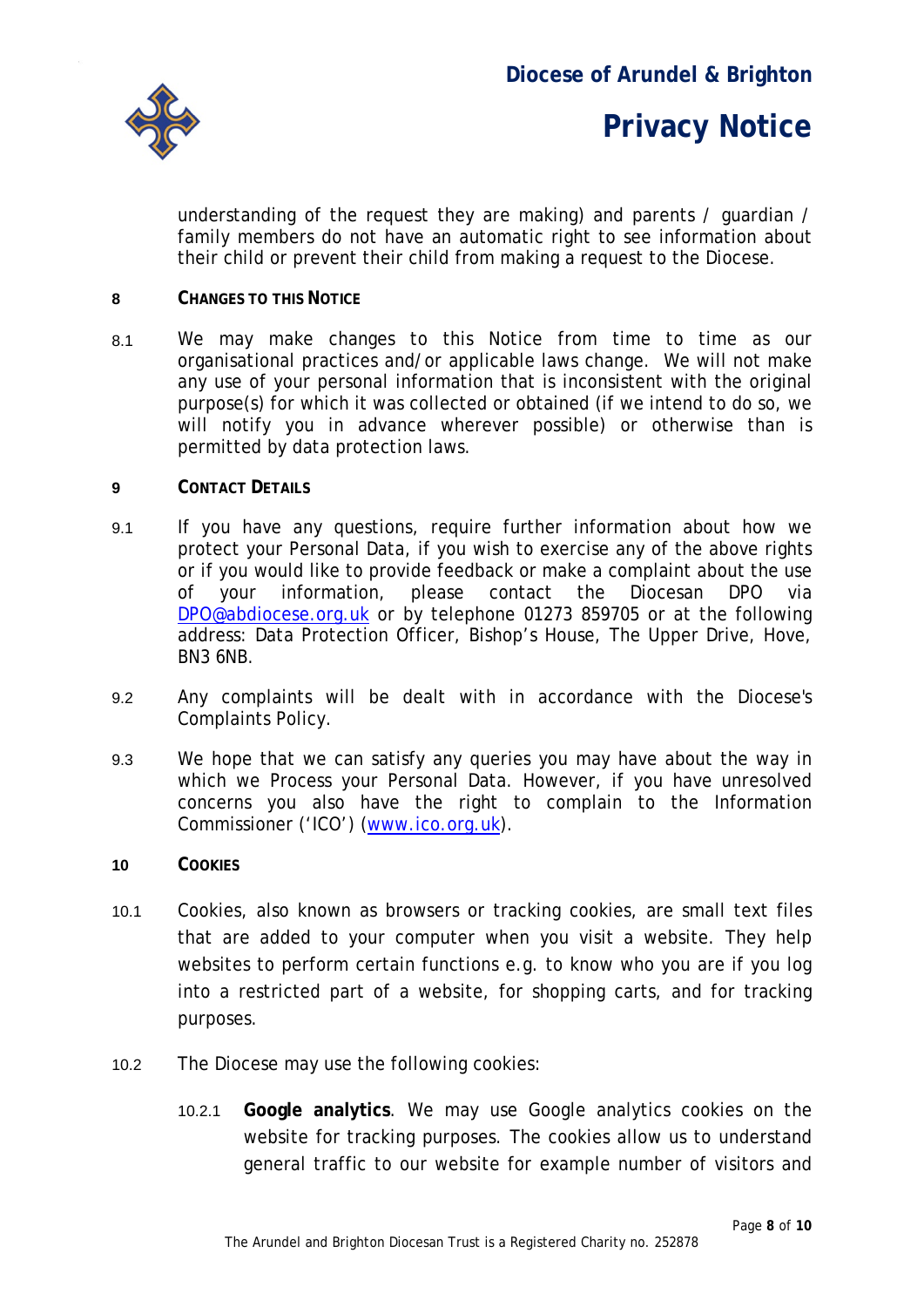

length of time on site. This process does collect data, but in an anonymous form, to help us make improvements, develop the website and enhance the user experience.

- 10.2.2 **Privacy preferences**. We may use a tracking cookie, which is added to your computer, to remember your cookie preferences i.e. if you have allowed or disallowed them.
- 10.2.3 **Register for events**. We are developing the capability for you to register for events on the website. If you do so this information goes directly into our database. In order to register our database adds an essential cookie (reaction server) to your computer.

#### **11 MANAGE COOKIES**

- 11.1 If you would like to opt-in or opt-out of using cookies then you should be able to do so using your browser. You can review your cookie settings at any time.
- 11.2 Please note that you cannot opt-out of the deployment of cookies that are necessary for delivery of our website or services to visitors.

#### **12 GLOSSARY**

"**Data Controller**" means a person, organisation or body that determines the purposes for which, and the manner in which, any Personal Data is processed. A Data Controller is responsible for complying with the data protection laws including the GDPR and establishing practices and policies in line with them.

"**Data Processor**" means any person, organisation or body that Processes personal data on behalf of and on the instruction of the Diocese. Data Processors have a duty to protect the information they process by following data protection laws.

"**Data Subject**" means a living individual about whom the Diocese processes Personal Data and who can be identified from the Personal Data. A Data Subject need not be a UK national or resident. All Data Subjects have legal rights in relation to their Personal Data and the information that the Diocese holds about them.